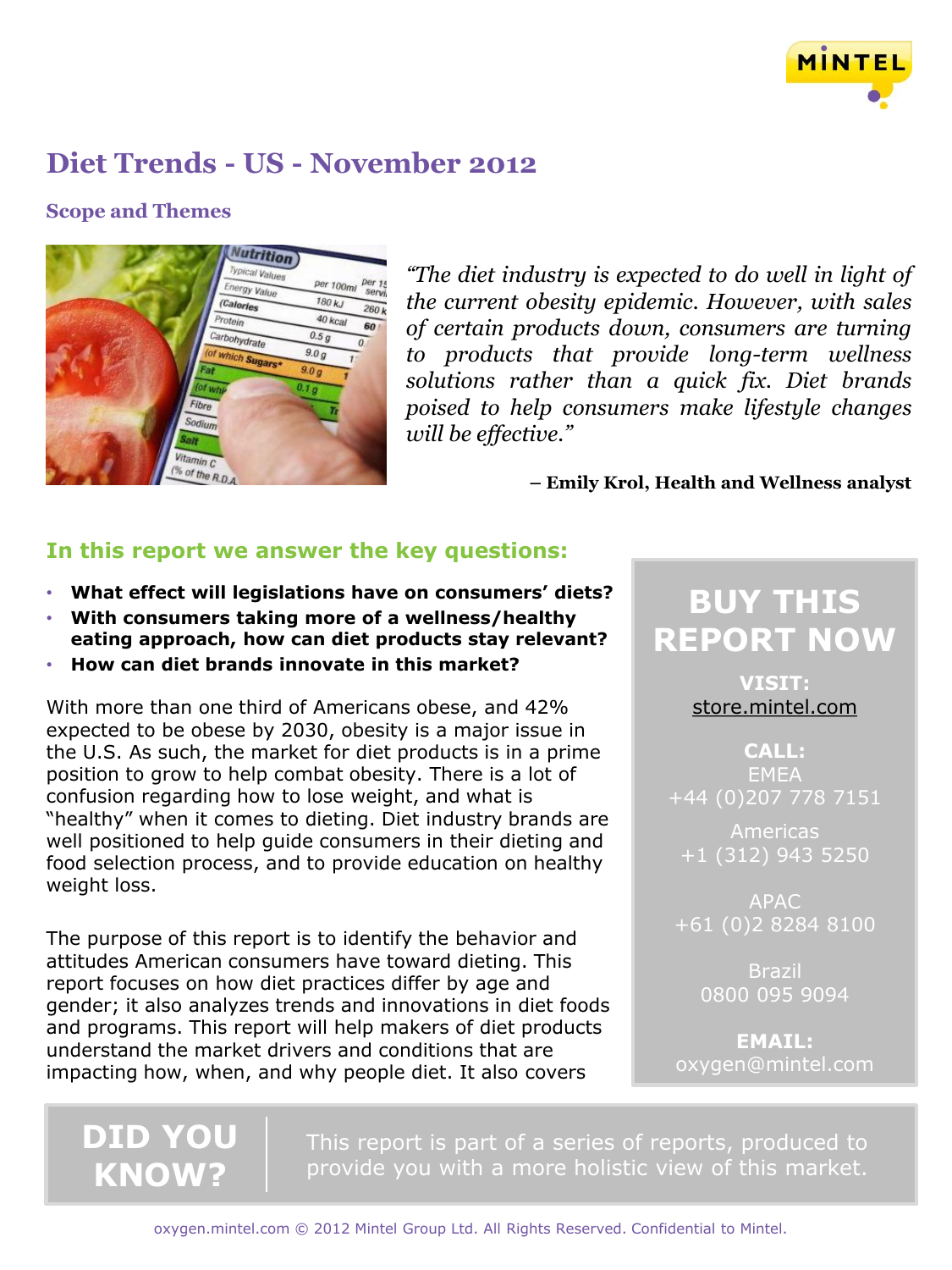

### **Scope and Themes**

the types of diets that resonate with consumers, as well as opportunities for marketers in the diet landscape. Knowing who to appropriately market diet products to can help players in this space selectively merchandise and reach their target consumers.

For the purposes of this report, "diet" is defined as an eating or drinking regimen with the goal of losing weight. Mintel defines dieters as respondents who are currently dieting, have dieted in the past, or plan on dieting in the future. Mintel also classified respondents into BMI categories:

- Healthy weight:  $BMI = < 25$
- Overweight:  $BMI = 25-29.9$
- Obese:  $BMI = 30+$

These categories were based on body mass index (BMI) calculated from respondents' selfreported height and weight.

This report covers diet products that are used primarily for weight control (weight loss and weight management). FDMx sales data for weight control products (liquid, powder, candy, and tablet), as segmented by SymphonyIRI, are included.

Other product types referred to throughout this report include:

- Digestive treatments
- Frozen and prepared meals

**BUY THIS**

**REPORT NOW**

- Snack/energy bars
- Nutritional supplements

This report builds on the analysis presented in Mintel's *Diet Trends—U.S., May 2010*, as well as the May 2008 and July 2006 reports of the same title.

Healthy eating as a "habit" is not covered in this report (see *Attitudes Toward Healthy Food—U.S. June, 2012*).

**Value figures throughout this report are at retail selling prices (rsp) excluding sales tax unless otherwise stated.** 

#### **VISIT:** [store.mintel.com](http://oxygen.mintel.com/display/590769)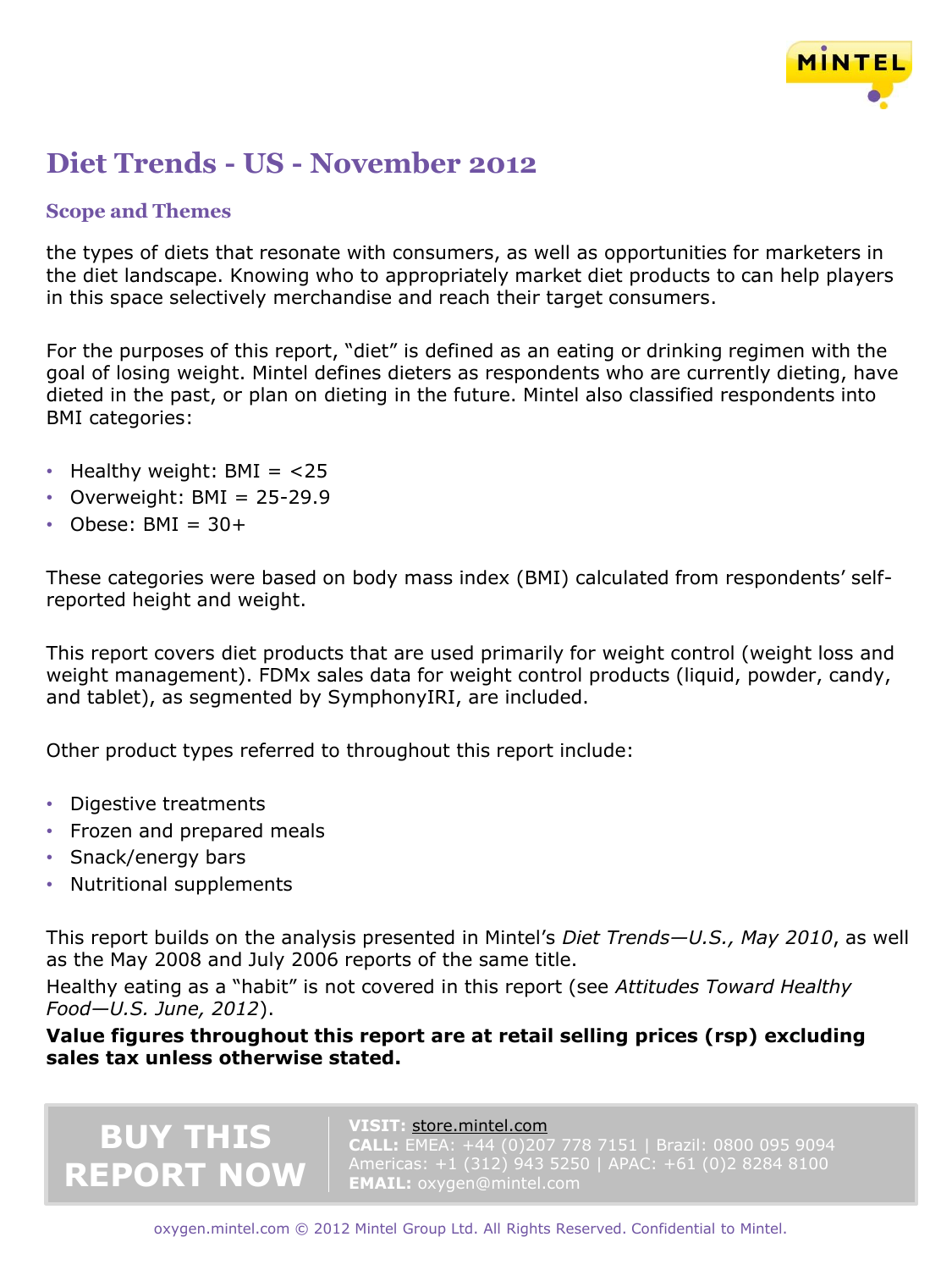

### **Contents**

#### **SCOPE AND THEMES**

*What you need to know Definition Data sources* Sales data Consumer survey data Advertising creative *Abbreviations and terms* Abbreviations Terms **EXECUTIVE SUMMARY** *Overview The market* Figure 1: Diet status, July 2012 Figure 2: Body weight goals, by gender and age, July 2012 *Market factors* Population Figure 3: Diet status and BMI, by gender, July 2012 Figure 4: Population, by age, 2012-17 Figure 5: Diet status and BMI, by race/Hispanic origin, July 2012 Obesity rates Unemployment *The consumer* Diet plan attributes Figure 6: Diet plan attributes sought, by gender, July 2012 Reasons to diet Figure 7: Reasons for dieting, by gender, July 2012 Attitudes toward dieting Figure 8: Attitudes toward dieting, July 2012 *What we think* **ISSUES IN THE MARKET**

*What effect will legislations have on consumers' diets? With consumers taking more of a wellness/healthy eating approach, how can diet products stay relevant? How can diet brands innovate in this market?*

**INSIGHTS AND OPPORTUNITIES**

# **BUY THIS REPORT NOW**

#### **VISIT:** [store.mintel.com](http://oxygen.mintel.com/display/590769)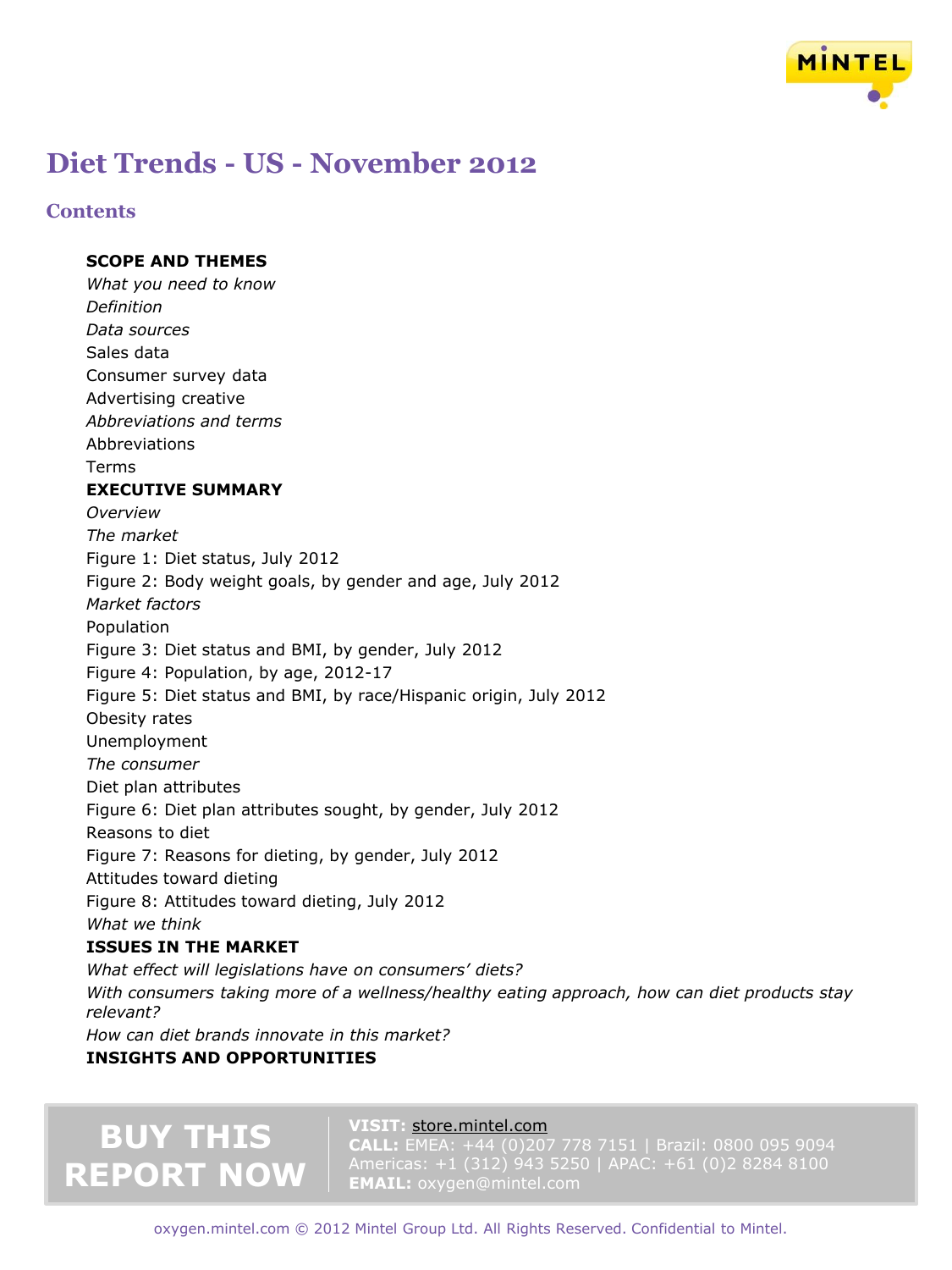

### **Contents**

*Technology Product labels Retail Restaurants* **TREND APPLICATIONS** *Trend: Snack Society Trend: Help Me Help Myself 2015 Trend: Access Anything Anywhere* **MARKET FACTORS** *Key points Demographics* Age and gender Figure 9: Female population, by age, 2007-17 Figure 10: Male population, by age, 2007-17 **Ethnicity** Figure 11: U.S. population, by race and Hispanic origin, 2007-17 *Obesity Unemployment and underemployment* Figure 12: U.S. Unemployment and underemployment rates, 2007-12 *Rising healthcare costs Government programs* **COMPETITIVE CONTEXT**

*Exercise* Figure 13: Diet status, by physical fitness program-exercised regularly last 12 months, April 2011- June 2012 *Surgery Not dieting Prescription diet pills* **LEADING COMPANIES AND BRANDS**

*Key points*

*Overall weight control category increasing* Figure 14: FDMx sales of weight control products, by leading companies, 2011 and 2012 *Sales of liquid/powder weight control products up*

Figure 15: FDMx sales of liquid/powder weight control products, by leading companies, 2011 and 2012 *Tablet sales decline*

Figure 16: FDMx sales of tablet weight control products, by leading companies, 2011 and 2012 *Usage of nutritional supplements*

# **BUY THIS REPORT NOW**

#### **VISIT:** [store.mintel.com](http://oxygen.mintel.com/display/590769)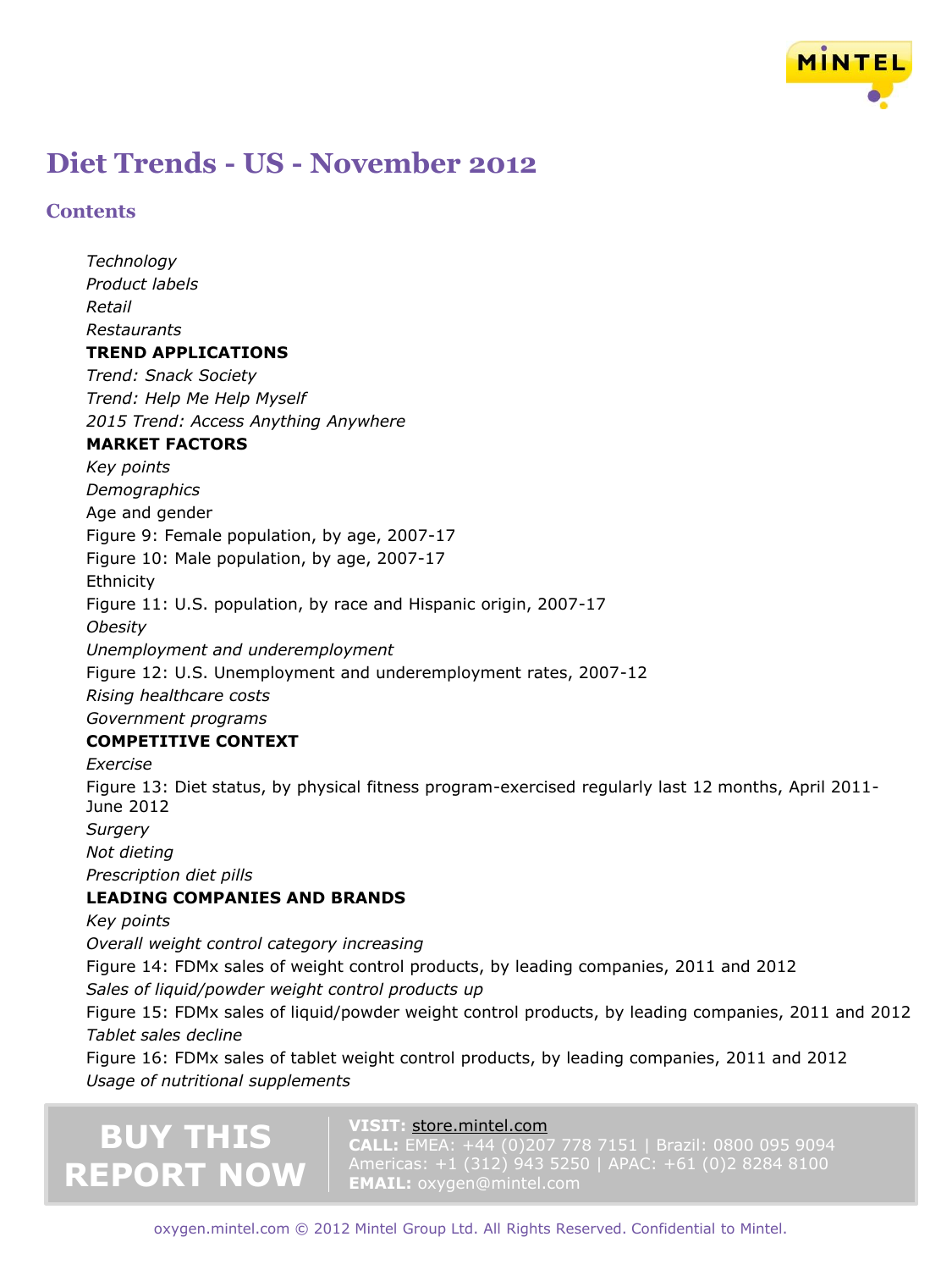

### **Contents**

Figure 17: Use of liquid/powdered nutritional supplements or liquid breakfast usage, by gender and age, April 2011-June 2012 *Brands of nutritional supplements* Figure 18: Brands of use of liquid/powdered nutritional supplements or liquid breakfasts, by gender and age, April 2011-June 2012 *Dieters seek foods high in fiber, low in fat* Figure 19: Diet food products, by gender and age, April 2011-June 2012 *Dieters eating frozen dinners* Figure 20: Select frozen complete dinners and main course brands consumed, by diet status, April 2011-June 2012 **INNOVATIONS AND INNOVATORS** *Diet product introductions* Figure 21: Share of weight loss product launches, by subcategory, 2004-12 Snack/cereal/energy bars Digestive and detoxifying treatments Meal replacement beverages Prepared meals and meal kits Vitamins and supplements *Other products* New diet methods Figure 22: Sensa, television ad, 2012 **Scales MARKETING STRATEGIES** *Overview of the brand landscape Brand analysis: Weight Watchers* Figure 23: Brand analysis of Weight Watchers, 2012 TV presence Figure 24: Weight Watchers, television ad, 2012 Figure 25: Weight Watchers, television ad, 2012 Online initiatives Social media Weight Watchers Success Stories *Brand analysis: Healthy Choice* Figure 26: Brand analysis of Healthy choice, 2012 TV presence Figure 27: Healthy Choice, television ad, 2012 Online initiatives

# **BUY THIS REPORT NOW**

#### **VISIT:** [store.mintel.com](http://oxygen.mintel.com/display/590769)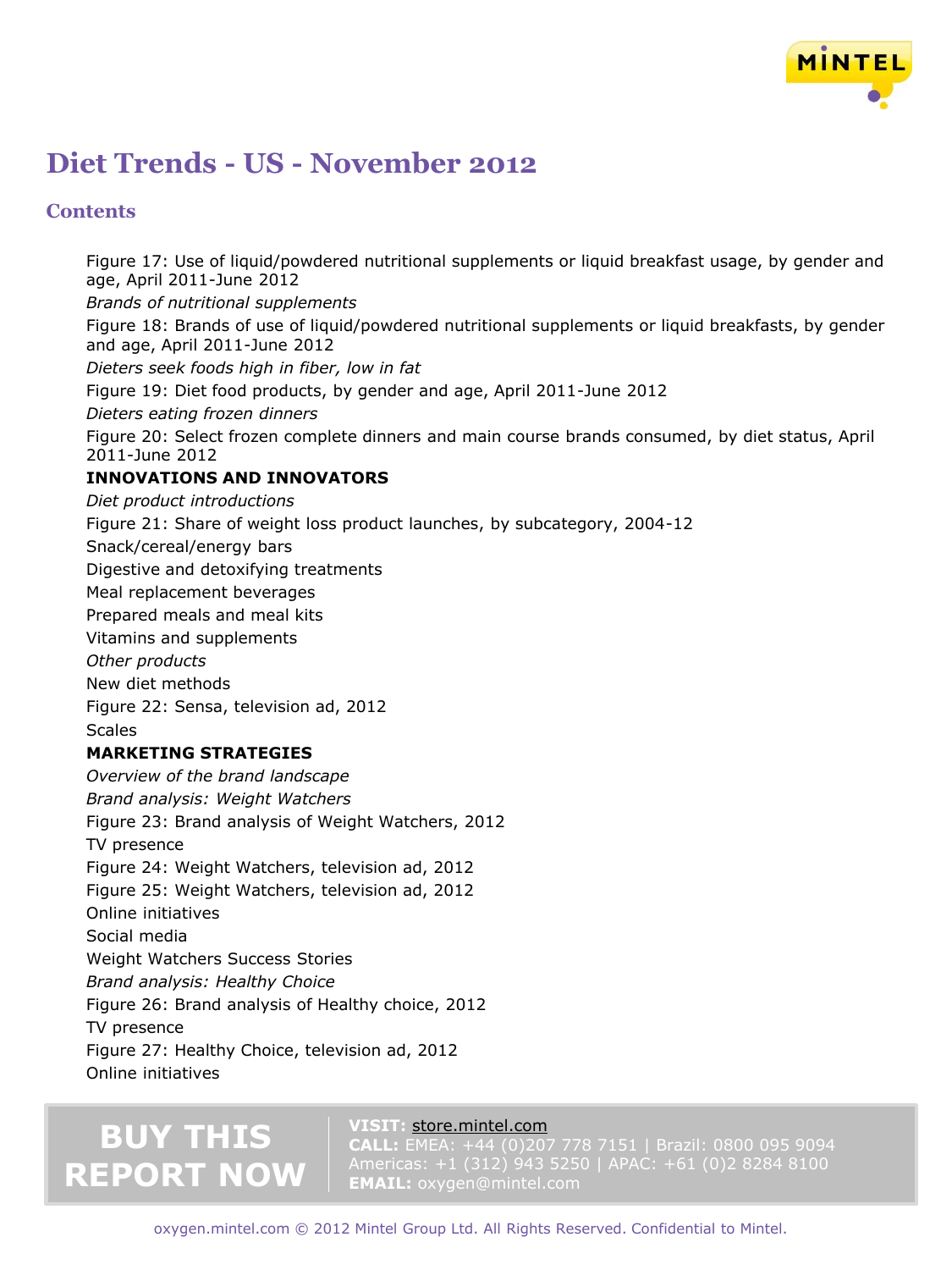

### **Contents**

Social media

*Brand analysis: Medifast* Figure 28: Brand analysis of brand, 2011 TV presence Figure 29: Medifast, television ad, 2012 Online initiatives Print Social media **DIET STATUS** *Key points Dieters not keeping up with obesity trends* Figure 30: Dieting status, by gender, 2006-12 *More respondents have dieted, are dieting, or plan to diet than not Women more likely to report dieting, but men more likely to need to diet* Figure 31: Dieting status, by gender, July 2012 *The young future dieters* Figure 32: Dieting status, by age, July 2012 *Past dieters still want to lose* Figure 33: Body weight goals, by dieting status, July 2012 **BODY WEIGHT GOALS** *Key points Most respondents want to lose weight Women more likely than men to want to lose weight* Figure 34: Body weight goals, by gender, July 2012 *Younger men looking to gain* Figure 35: Body weight goals, by gender and age, July 2012 *The price of losing weight* Figure 36: Body weight goals, by household income, July 2012 *Diet brands appeal by how much weight people want to lose* Figure 37: Body weight goals, by those who have used or are interested in trying brands of diets, July 2012 *Differences between dieters and nondieters* Figure 38: Attitudes/Opinions about food, by dieters and nondieters, April 2011-June 2012 **DIET ATTRIBUTES**

*Key points Dieters don't seek support Female dieters need convenience*

# **BUY THIS REPORT NOW**

#### **VISIT:** [store.mintel.com](http://oxygen.mintel.com/display/590769)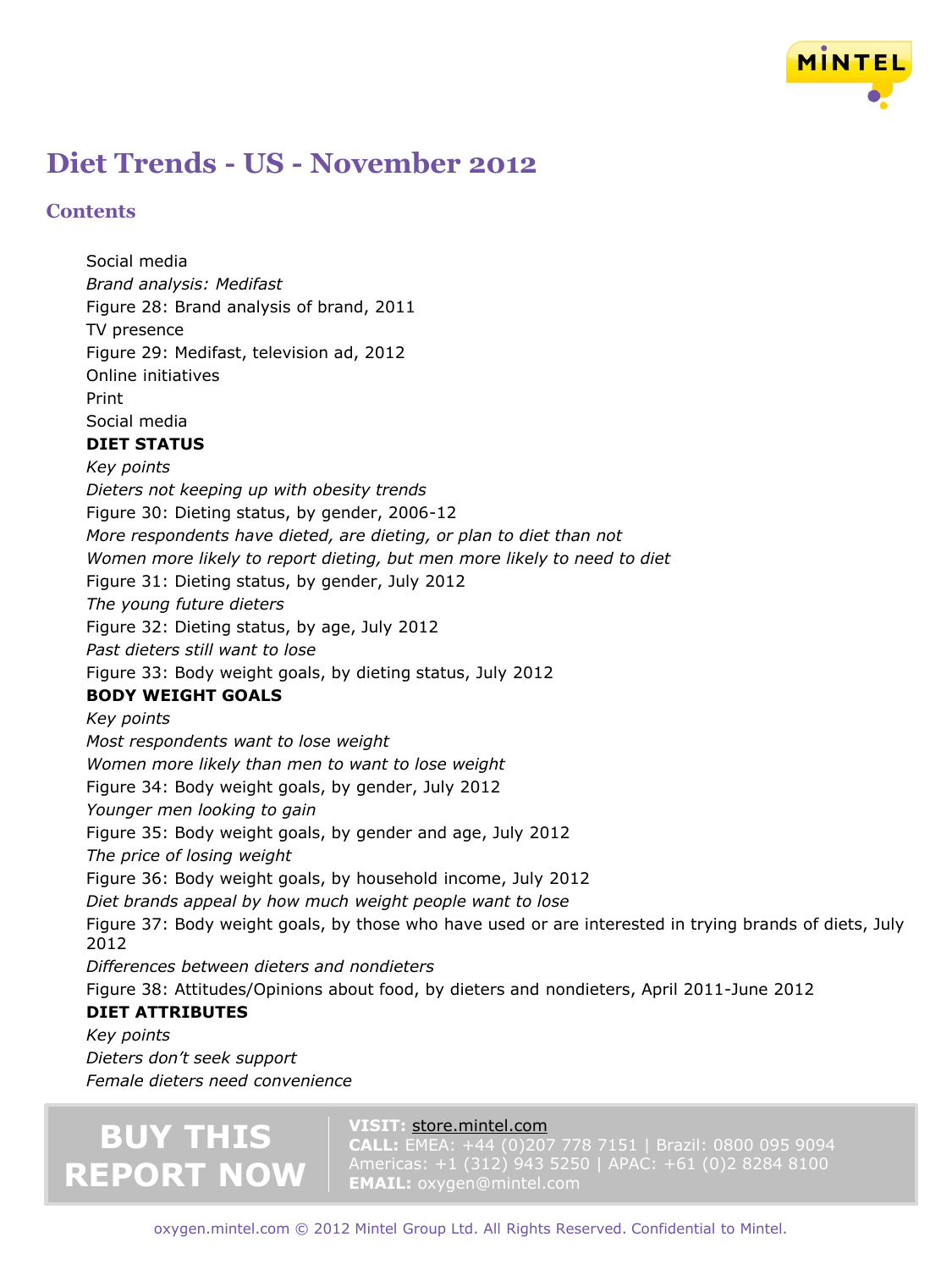

### **Contents**

Figure 39: Diet plan attributes sought, by gender, July 2012 *Young female dieters fast and furious* Figure 40: Diet plan attributes sought, by gender and age, July 2012 *Dieters with a long way to go seek easier solutions* Figure 41: Diet plan attributes sought, by body weight goals, July 2012 *Dieters seek diets that are easy and convenient* Figure 42: Diet plan attributes sought, by types of diets (have or would use), July 2012 **DIET INFORMATION SOURCES** *Key points Most dieters turn to a professional* Figure 43: Diet information sources, July 2012 *Male dieters trust professionals, female dieters trust friends* Figure 44: Diet information sources, by gender, July 2012 *Older men most likely to turn to a spouse* Figure 45: Diet information sources, by gender and age, July 2012 *Differences in information sources based on interest in diet brands* Figure 46: Diet information sources, by brands of diets use or have used, July 2012 Figure 47: Diet information sources, by types of diets use or have used, July 2012 **REASONS TO DIET** *Key points Women want to diet, men have to diet* Figure 48: Reasons for dieting, by gender, July 2012 *Older dieters more concerned with health* Figure 49: Reasons for dieting, by age, July 2012 *Those with health conditions more likely to diet* Figure 50: Diet status, by ailments had in last 12 months, April 2011-June 2012 **BRANDS OF DIETS** *Key points Weight Watchers most popular with consumers* Figure 51: Brands of diets, July 2012 *Differences in diet use by gender* Figure 52: Brands of diets used or interested in trying, by gender, July 2012 *Younger dieters interested in "newer" diets*

Figure 53: Brands of diets used or interested in trying, by age, July 2012

### **TYPES OF DIETS**

*Key points*

# **BUY THIS REPORT NOW**

#### **VISIT:** [store.mintel.com](http://oxygen.mintel.com/display/590769)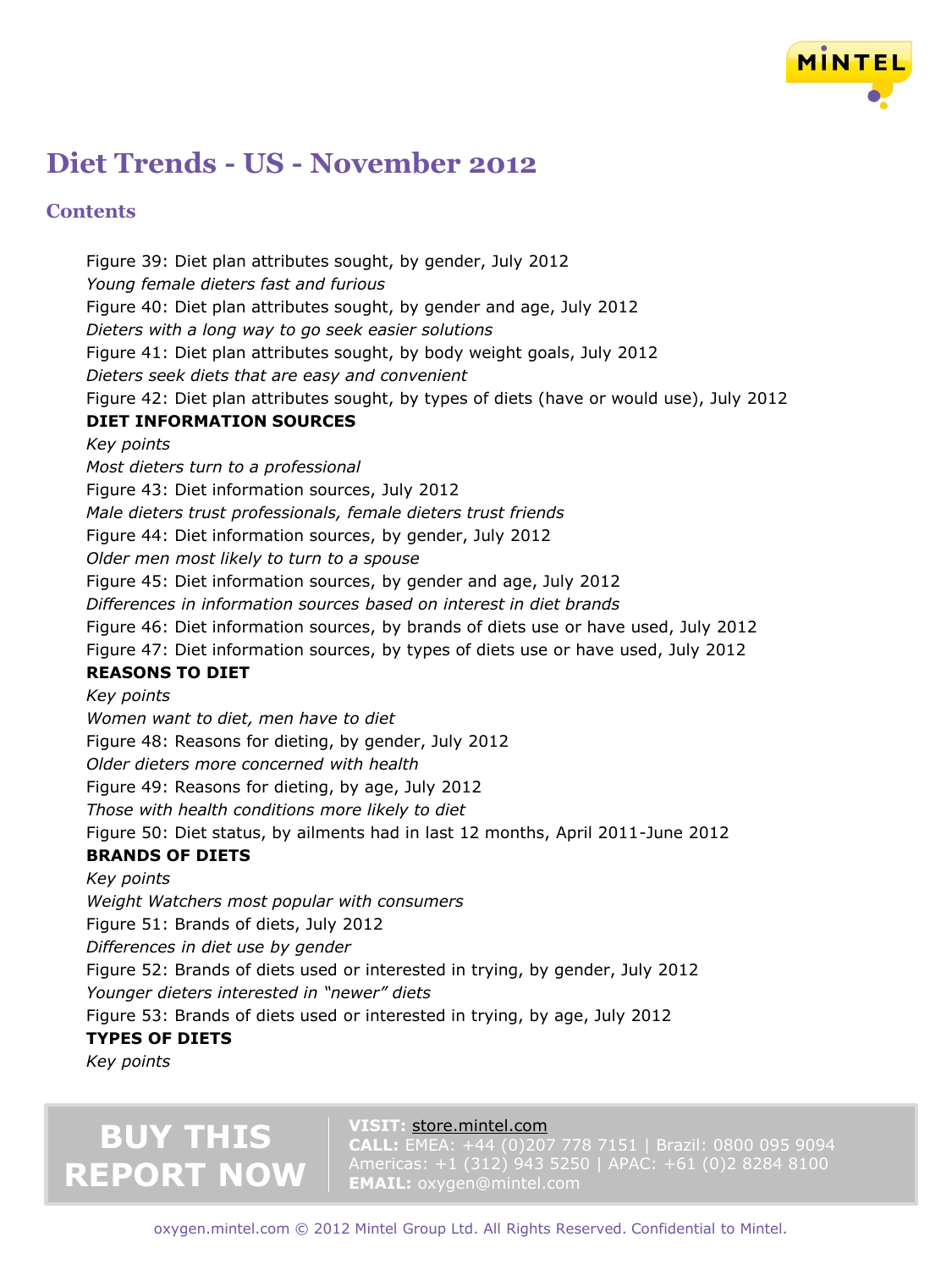

### **Contents**

*Reducing calories most popular diet* Figure 54: Types of diets, July 2012 *Men more likely to be interested in most types of diets* Figure 55: Types of diets used or interested in trying, by gender, July 2012 *Younger dieters interested in technology* Figure 56: Types of diets used or interested in trying, by age, July 2012 *Parents interested in most diet types* Figure 57: Types of diets used or interested in trying, by presence of children in household, July 2012 **ATTITUDES TOWARD DIETING** *Key points Dieters need to indulge* Figure 58: Attitudes toward dieting, July 2012 *Women more likely to struggle with diets* Figure 59: Attitudes toward dieting, by gender, July 2012 *Young women struggle, while young men are confused* Figure 60: Attitudes toward dieting, by gender and age, July 2012 **RACE AND HISPANIC ORIGIN** *Key points Black respondents most likely to be overweight* Figure 61: Body mass index calculated based on self-reported height and weight, by race/Hispanic origin, July 2012 Figure 62: Diet status, by race/Hispanic origin, July 2012 *Make dieting social for black consumers* Figure 63: Diet plan attributes sought, by race/Hispanic origin, July 2012 *Black dieters seek out information from a doctor* Figure 64: Diet information sources, by race/Hispanic origin, July 2012 *Hispanic and black dieters differ in their motivation* Figure 65: Reasons for dieting, by race/Hispanic origin, July 2012 *Black/Hispanic dieters less likely to calorie restrict* Figure 66: Types of diets, by race/Hispanic origin, July 2012 *Hispanics may be confused about healthy diets* Figure 67: Attitudes toward dieting, by race/Hispanic origin, July 2012 **CLUSTER ANALYSIS** Figure 68: Target clusters, July 2012 *Cluster 1: Indulgers*

**Demographics** Characteristics

# **BUY THIS REPORT NOW**

#### **VISIT:** [store.mintel.com](http://oxygen.mintel.com/display/590769)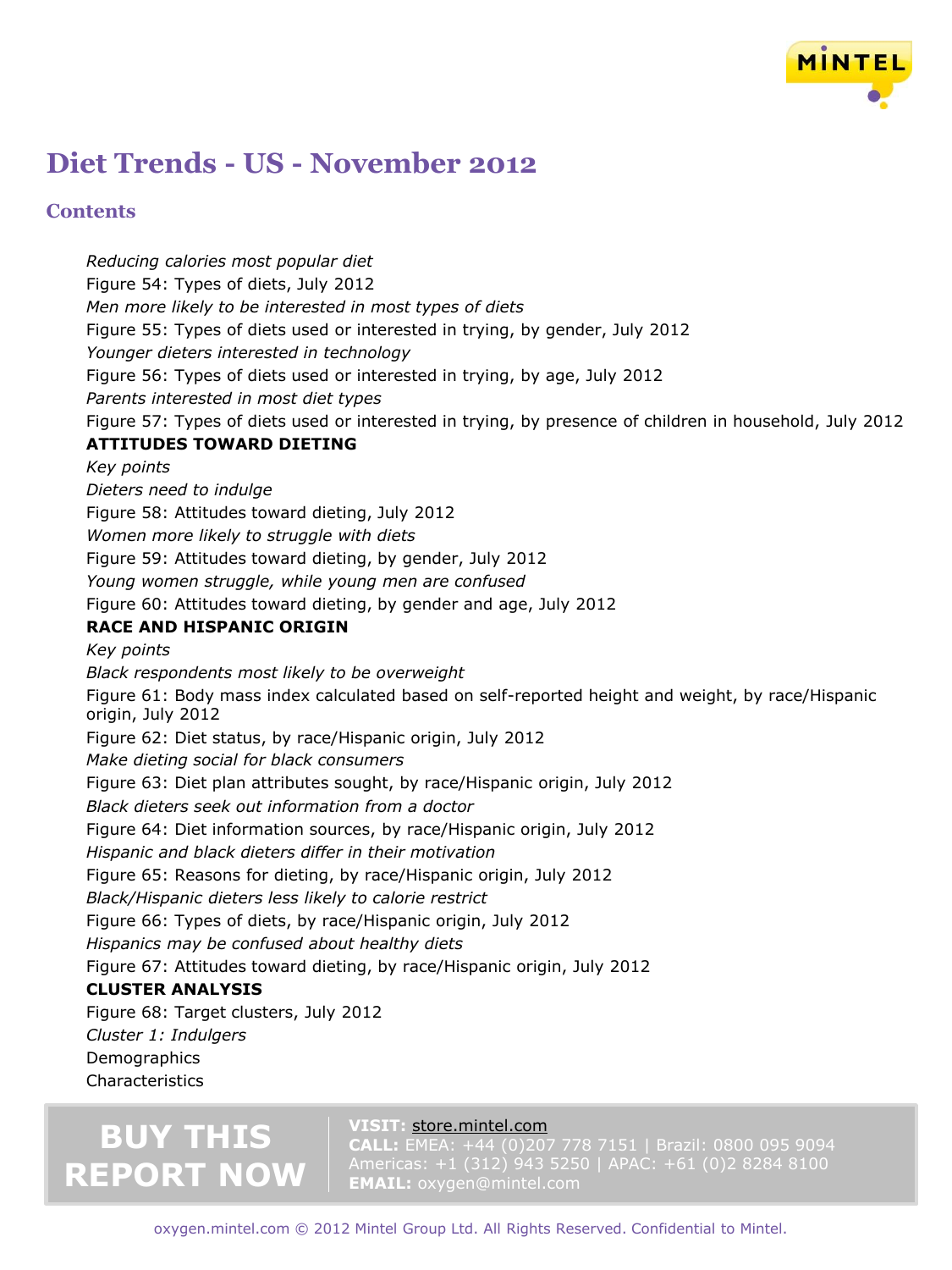

**Contents**

**Opportunity** *Cluster 2: Social dieters* **Demographics Characteristics Opportunity** *Cluster 3: Strict dieters* **Demographics** Characteristics **Opportunity** *Cluster characteristic tables* Figure 69: Diet status, by target clusters, July 2012 Figure 70: Body weight goals, by target clusters, July 2012 Figure 71: Diet plan attributes sought, by target clusters, July 2012 Figure 72: Diet information sources, by target clusters, July 2012 Figure 73: Reasons for dieting, by target clusters, July 2012 Figure 74: Brands of diets used or interested in trying, by target clusters, July 2012 Figure 75: Types of diets used or interested in trying, by target clusters, July 2012 Figure 76: Attitudes toward dieting, by target clusters, July 2012 *Cluster demographics* Figure 77: Target clusters, by demographic, July 2012 *Cluster methodology* **CUSTOM CONSUMER GROUPS: KIDS AND TEENS** *Key points Obesity among teens Aiming nutrition bars at teens* Figure 78: Energy/diet snacks and bar usage, among teens by gender and age, April 2011-June 2012 *Nutrition supplements appeal to female teens* Figure 79: Liquid/powdered nutritional supplements or liquid breakfast usage, among teens by gender and age, April 2011-June 2012 Figure 80: Reasons for using liquid/powdered nutritional supplements or liquid breakfasts, among teens by gender, April 2011-June 2012 *Female emotional eating starts at an early age* Figure 81: Attitudes and opinions about food, among teens by gender and age, April 2011-June 2012 *Kids understand importance of healthy eating* Figure 82: Eating habits, among kids by gender and age, April 2011-June 2012 *Diet habits among children* Figure 83: Diet control, among kids by gender and age, April 2011-June 2012

# **BUY THIS REPORT NOW**

#### **VISIT:** [store.mintel.com](http://oxygen.mintel.com/display/590769)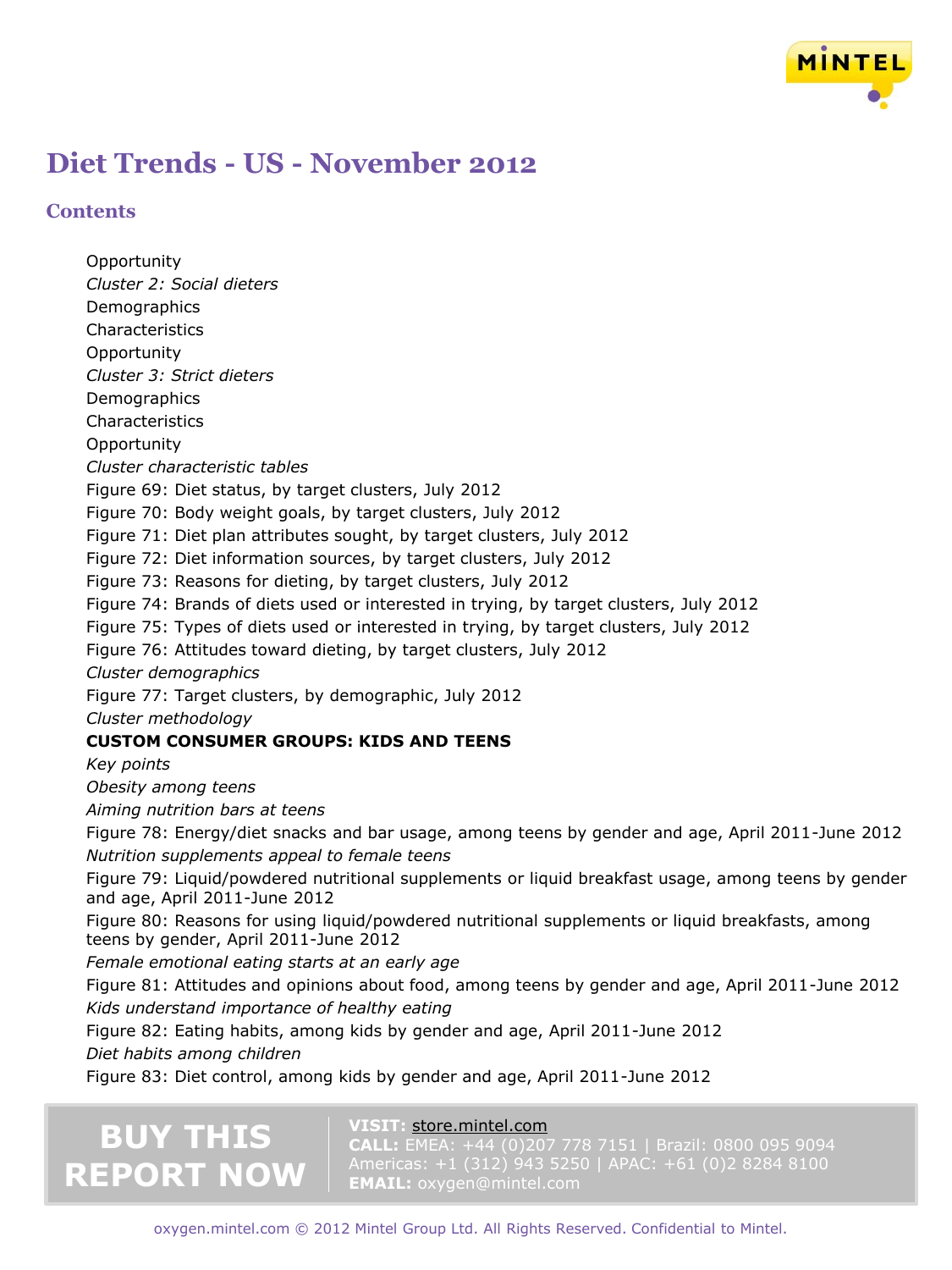

### **Contents**

#### **CUSTOM CONSUMER GROUPS: BMI**

*Key points Older men most likely to be overweight/obese* Figure 84: Body mass index calculated based on self-reported height and weight, by gender and age, July 2012 *Overweight/obese more likely to diet* Figure 85: Diet status, by BMI, July 2012 *Obese dieters seek most attributes* Figure 86: Diet plan attributes sought, by BMI, July 2012 *Professional sources appeal to obese* Figure 87: Diet information sources, by BMI, July 2012 *Brands of diets* Figure 88: Brands of diets, by BMI, July 2012 *Overweight and obese dieters need more motivation* Figure 89: Attitudes toward dieting, by BMI, July 2012 **APPENDIX: OTHER USEFUL CONSUMER TABLES** *Diet status* Figure 90: Dieting status, by gender and age, July 2012 Figure 91: Diet status, by household income, July 2012 Figure 92: Diet status, by region, July 2012 *Body weight goals* Figure 93: Body weight goals, by age, July 2012 Figure 94: Body weight goals, by region, July 2012 *Diet attributes* Figure 95: Diet plan attributes sought, by age, July 2012 Figure 96: Diet plan attributes sought, by presence of children in household, July 2012 Figure 97: Diet plan attributes sought, by brands of diets, July 2012 Figure 98: Diet plan attributes sought, by brands of diets, July 2012 (continued) *Diet information sources* Figure 99: Diet information sources, by age, July 2012 Figure 100: Diet information sources, by household income, July 2012 Figure 101: Diet information sources, by region, July 2012 *Reasons to diet* Figure 102: Reasons for dieting, by gender and age, July 2012 Figure 103: Reasons for dieting, by household income, July 2012 Figure 104: Reasons for dieting, by presence of children in household, July 2012 Figure 105: Reasons for dieting, by region, July 2012

# **BUY THIS REPORT NOW**

#### **VISIT:** [store.mintel.com](http://oxygen.mintel.com/display/590769)